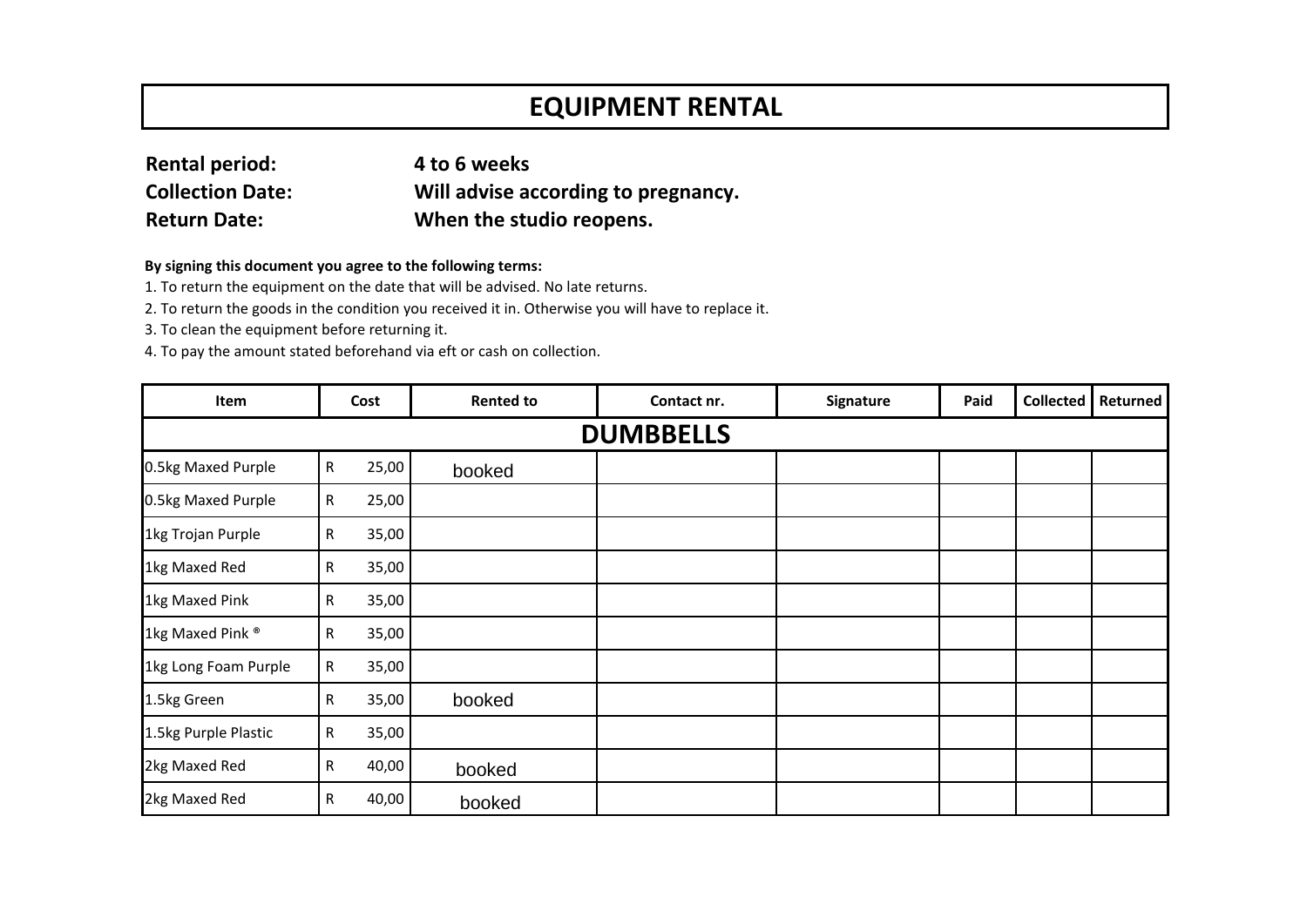| 2kg Red Trojan          | R            | 40,00 |        |  |  |  |
|-------------------------|--------------|-------|--------|--|--|--|
| 2kg Purple Trojan       | R            | 40,00 |        |  |  |  |
| 2kg Purple Trojan       | R            | 40,00 |        |  |  |  |
| 2kg Purple Trojan Vinyl | R            | 40,00 |        |  |  |  |
| 2,5kg Metal             | R            | 40,00 |        |  |  |  |
| 3kg Trojan Vinyl Purple | R            | 45,00 |        |  |  |  |
| 3kg Trojan Dark Blue    | $\mathsf{R}$ | 45,00 | booked |  |  |  |
| 3kg Trojan Vinyl Blue   | R            | 45,00 | booked |  |  |  |
| 3kg Trojan Vinyl Blue   | R            | 45,00 |        |  |  |  |
| 3kg OTG Green           | R            | 45,00 |        |  |  |  |
| 4kg Maxed ® Blue        | R            | 45,00 | booked |  |  |  |
| 4kg Maxed Blue          | $\mathsf{R}$ | 45,00 | booked |  |  |  |
| 4kg Vinyl Trojan Purple | R            | 45,00 | booked |  |  |  |
| 4kg Maxed Purble        | R            | 45,00 | booked |  |  |  |
| 5kg OTG Black           | R            | 50,00 | booked |  |  |  |
| 5kg Maxed Red           | R            | 50,00 |        |  |  |  |
| 6kg Trojan Black        | R            | 55,00 |        |  |  |  |
| 6kg Trojan Black/Grey   | ${\sf R}$    | 55,00 |        |  |  |  |
| 7kg Maxed Hexagon       | ${\sf R}$    | 60,00 | booked |  |  |  |
| 8kg Force Red           | R            | 70,00 | booked |  |  |  |
| 10kg Metal              | R            | 80,00 |        |  |  |  |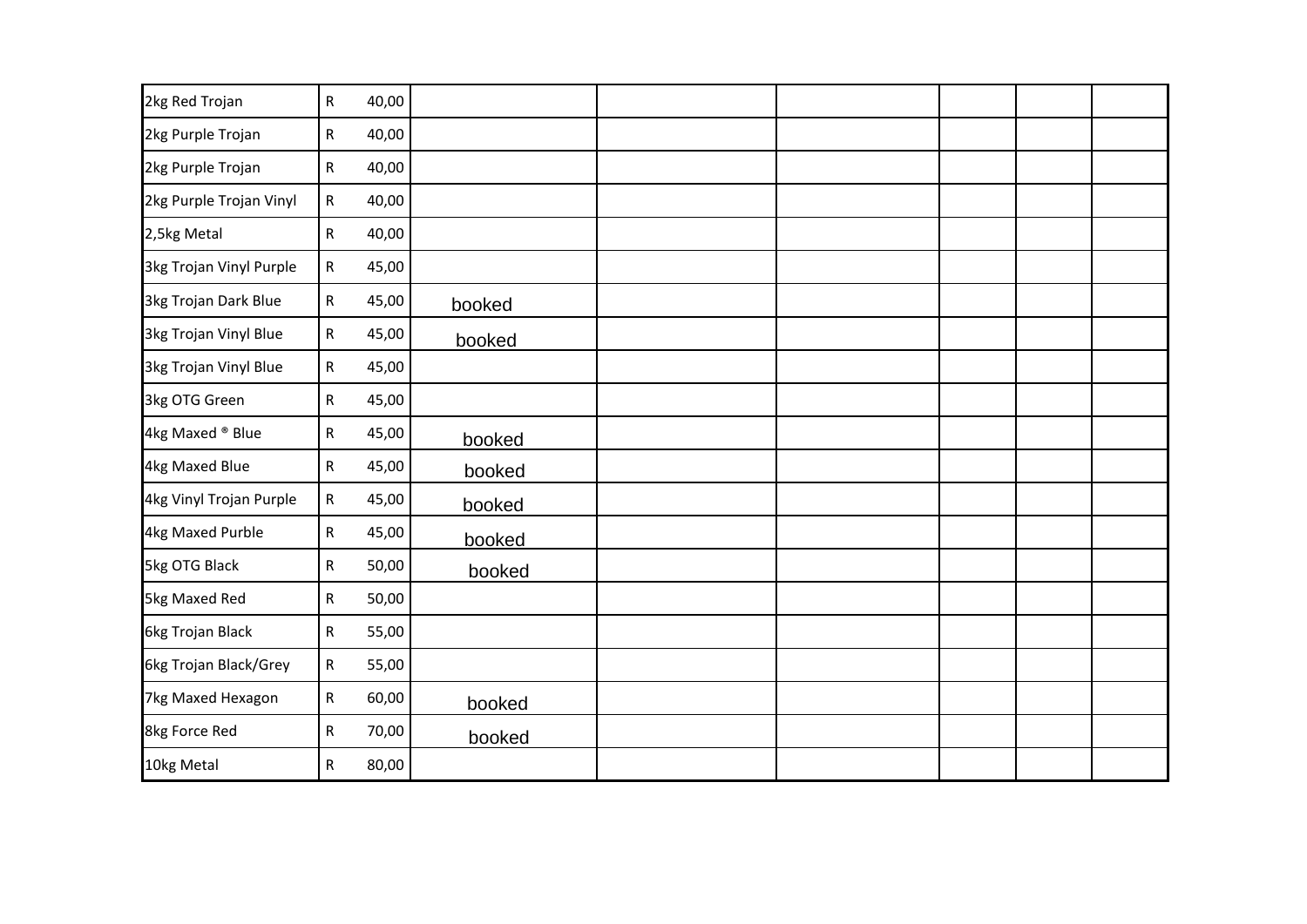| <b>KETTLEBELLS</b> |                      |        |  |  |  |  |  |  |  |  |
|--------------------|----------------------|--------|--|--|--|--|--|--|--|--|
| 2kg Pink           | 30,00<br>${\sf R}$   | booked |  |  |  |  |  |  |  |  |
| 3kg Pink           | 35,00<br>R           | booked |  |  |  |  |  |  |  |  |
| 3kg Pink           | ${\sf R}$<br>35,00   | booked |  |  |  |  |  |  |  |  |
| 4kg Black          | 40,00<br>${\sf R}$   |        |  |  |  |  |  |  |  |  |
| 4kg Black          | 40,00<br>R           |        |  |  |  |  |  |  |  |  |
| 4kg Yellow         | ${\sf R}$<br>40,00   |        |  |  |  |  |  |  |  |  |
| 5kg Orange         | ${\sf R}$<br>45,00   | booked |  |  |  |  |  |  |  |  |
| 6kg Blue           | 45,00<br>R           | booked |  |  |  |  |  |  |  |  |
| 6kg Blue           | ${\sf R}$<br>45,00   | booked |  |  |  |  |  |  |  |  |
| 6kg Blue           | ${\sf R}$<br>45,00   |        |  |  |  |  |  |  |  |  |
| 8kg Blue           | 50,00<br>${\sf R}$   | booked |  |  |  |  |  |  |  |  |
| 10kg Blue          | 60,00<br>${\sf R}$   |        |  |  |  |  |  |  |  |  |
| 10kg Blue          | ${\sf R}$<br>60,00   |        |  |  |  |  |  |  |  |  |
| 12kg Purple        | 70,00<br>${\sf R}$   |        |  |  |  |  |  |  |  |  |
| 12kg Purple        | 70,00<br>${\sf R}$   |        |  |  |  |  |  |  |  |  |
|                    | <b>MATS</b>          |        |  |  |  |  |  |  |  |  |
| <b>Trojan Grey</b> | ${\sf R}$<br>15,00   |        |  |  |  |  |  |  |  |  |
| Trojan Grey        | 15,00<br>$\mathsf R$ |        |  |  |  |  |  |  |  |  |
| <b>Trojan Grey</b> | ${\sf R}$<br>15,00   |        |  |  |  |  |  |  |  |  |
| <b>Trojan Grey</b> | ${\sf R}$<br>15,00   |        |  |  |  |  |  |  |  |  |
| <b>Trojan Grey</b> | 15,00<br>R           |        |  |  |  |  |  |  |  |  |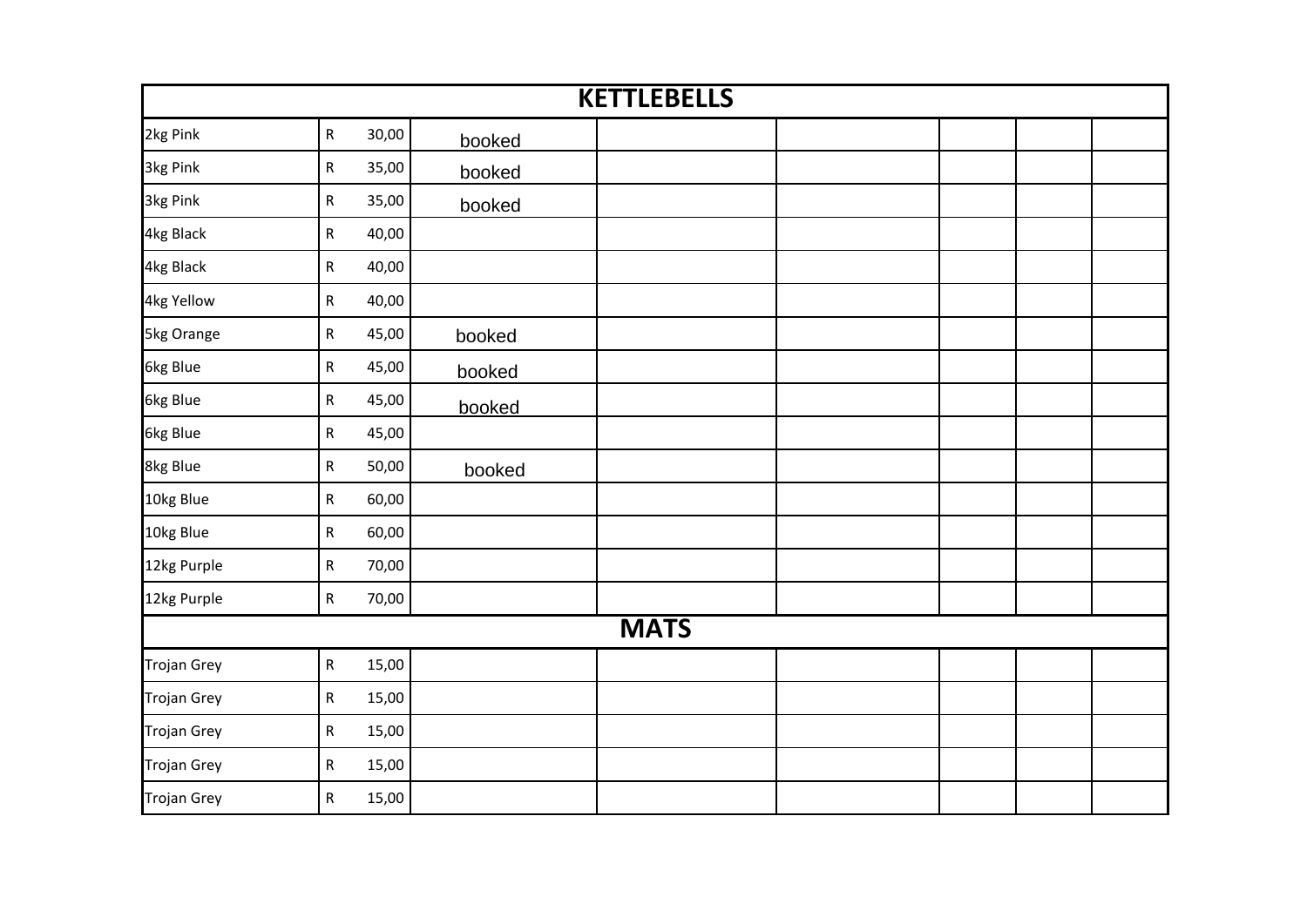| <b>Trojan Grey</b>         | $\mathsf{R}$ | 15,00 |        |  |  |  |  |  |  |
|----------------------------|--------------|-------|--------|--|--|--|--|--|--|
| <b>Trojan Grey</b>         | ${\sf R}$    | 15,00 |        |  |  |  |  |  |  |
| <b>Trojan Pink</b>         | ${\sf R}$    | 15,00 | booked |  |  |  |  |  |  |
| <b>Trojan Pink</b>         | ${\sf R}$    | 15,00 |        |  |  |  |  |  |  |
| <b>Trojan Pink</b>         | ${\sf R}$    | 15,00 |        |  |  |  |  |  |  |
| <b>Trojan Pink</b>         | ${\sf R}$    | 15,00 |        |  |  |  |  |  |  |
| Tojan Purple               | ${\sf R}$    | 15,00 |        |  |  |  |  |  |  |
| Tojan Purple               | ${\sf R}$    | 15,00 |        |  |  |  |  |  |  |
| GetUp Black                | ${\sf R}$    | 15,00 |        |  |  |  |  |  |  |
| GetUp Black                | $\mathsf R$  | 15,00 | booked |  |  |  |  |  |  |
| GetUp Black                | ${\sf R}$    | 15,00 |        |  |  |  |  |  |  |
| GetUp Black                | $\mathsf R$  | 15,00 |        |  |  |  |  |  |  |
| GetUp Black                | ${\sf R}$    | 15,00 |        |  |  |  |  |  |  |
| GetUp Black                | ${\sf R}$    | 15,00 |        |  |  |  |  |  |  |
| GetUp Black                | ${\sf R}$    | 15,00 |        |  |  |  |  |  |  |
| GetUp Black                | $\mathsf{R}$ | 15,00 |        |  |  |  |  |  |  |
| <b>SKIPPING ROPES</b>      |              |       |        |  |  |  |  |  |  |
| <b>Purple Short</b>        | ${\sf R}$    | 15,00 | booked |  |  |  |  |  |  |
| <b>Blue Long</b>           | ${\sf R}$    | 15,00 |        |  |  |  |  |  |  |
| <b>Black Long Plastic</b>  | ${\sf R}$    | 15,00 |        |  |  |  |  |  |  |
| <b>Black Long Material</b> | ${\sf R}$    | 15,00 |        |  |  |  |  |  |  |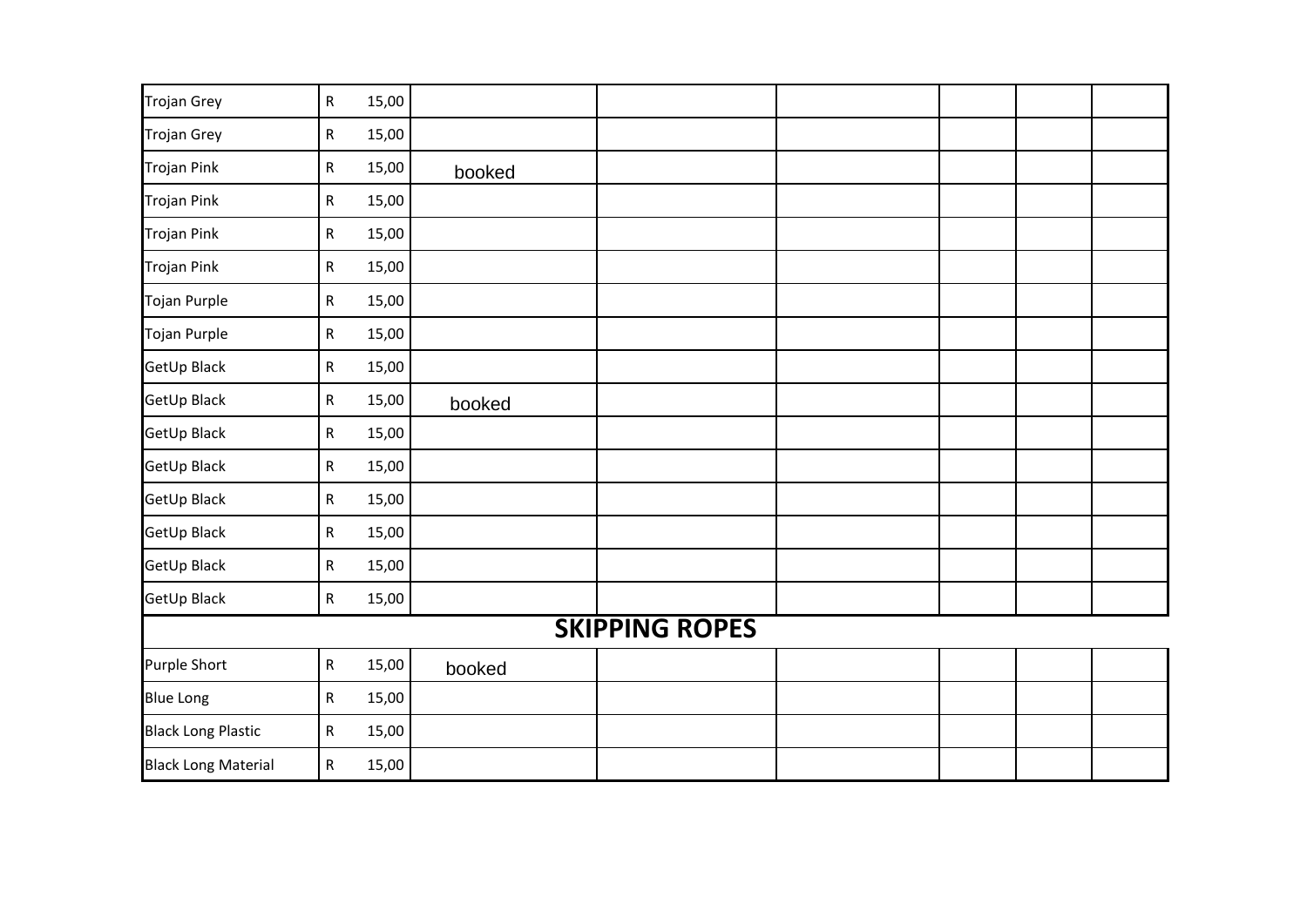| <b>RESITANCE BANDS</b>    |                             |       |        |                    |  |  |  |  |  |
|---------------------------|-----------------------------|-------|--------|--------------------|--|--|--|--|--|
| <b>Grey Strong Long</b>   | ${\sf R}$                   | 15,00 |        |                    |  |  |  |  |  |
| <b>Grey Strong Long</b>   | R                           | 15,00 |        |                    |  |  |  |  |  |
| <b>Blue Short Medium</b>  | ${\sf R}$                   | 15,00 |        |                    |  |  |  |  |  |
| <b>Blue Short Strong</b>  | ${\sf R}$                   | 15,00 |        |                    |  |  |  |  |  |
|                           |                             |       |        | <b>BOOTY BANDS</b> |  |  |  |  |  |
| Green Long Light          | ${\sf R}$                   | 15,00 |        |                    |  |  |  |  |  |
| Green Long Light          | R                           | 15,00 |        |                    |  |  |  |  |  |
| <b>Black Long Strong</b>  | $\mathsf{R}$                | 15,00 |        |                    |  |  |  |  |  |
| <b>Black Long Strong</b>  | ${\sf R}$                   | 15,00 |        |                    |  |  |  |  |  |
| <b>Black Long Strong</b>  | $\mathsf{R}$                | 15,00 | booked |                    |  |  |  |  |  |
| <b>Black Short Strong</b> | ${\sf R}$                   | 15,00 |        |                    |  |  |  |  |  |
| <b>Blue Long Medium</b>   | ${\sf R}$                   | 15,00 |        |                    |  |  |  |  |  |
| <b>Red Short Strong</b>   | ${\sf R}$                   | 15,00 |        |                    |  |  |  |  |  |
| <b>Red Long Strong</b>    | ${\sf R}$                   | 15,00 |        |                    |  |  |  |  |  |
| <b>Red Long Strong</b>    | $\mathsf{R}$                | 15,00 | booked |                    |  |  |  |  |  |
| Yellow Long Medium        | ${\sf R}$                   | 15,00 |        |                    |  |  |  |  |  |
| Yellow Long Medium        | ${\sf R}$                   | 15,00 |        |                    |  |  |  |  |  |
|                           | <b>FUNCTIONAL AND OTHER</b> |       |        |                    |  |  |  |  |  |
| 10kg Sand Bag             | ${\sf R}$                   | 50,00 |        |                    |  |  |  |  |  |
| <b>Hurdles</b>            | $\mathsf R$                 | 30,00 |        |                    |  |  |  |  |  |
| Ladder                    | ${\sf R}$                   | 30,00 | booked |                    |  |  |  |  |  |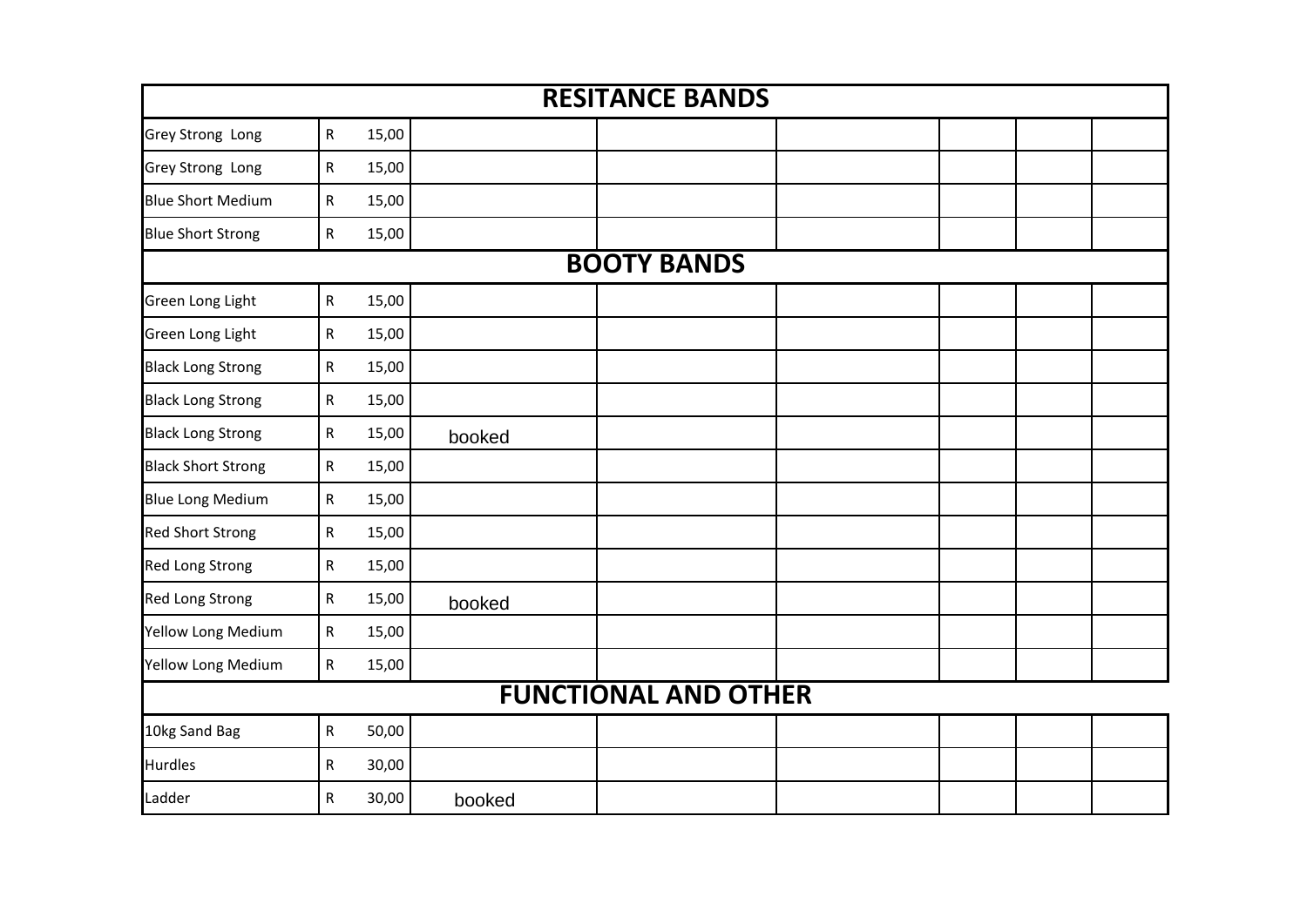| Slam Ball 5kg                   | ${\sf R}$    | 45,00 |        |              |  |  |
|---------------------------------|--------------|-------|--------|--------------|--|--|
| Wall Ball 5kg                   | $\mathsf{R}$ | 45,00 |        |              |  |  |
| <b>Pilates Ring</b>             | ${\sf R}$    | 20,00 | booked |              |  |  |
| <b>Battle Ropes</b>             | ${\sf R}$    | 80,00 |        |              |  |  |
| Cones (Set of 10)               | $\mathsf{R}$ | 20,00 |        |              |  |  |
| <b>Bosu Ball</b>                | $\mathsf{R}$ | 90,00 | booked |              |  |  |
|                                 |              |       |        | <b>STEPS</b> |  |  |
| <b>Black 13cm</b>               | ${\sf R}$    | 30,00 | booked |              |  |  |
| Black 13cm                      | $\mathsf{R}$ | 30,00 | booked |              |  |  |
| Black 13cm                      | ${\sf R}$    | 30,00 |        |              |  |  |
| Black 13cm                      | $\mathsf{R}$ | 30,00 | booked |              |  |  |
| Black 13cm                      | $\mathsf{R}$ | 30,00 |        |              |  |  |
| Black 13cm                      | $\mathsf{R}$ | 30,00 |        |              |  |  |
| Pink 17cm                       | $\mathsf{R}$ | 35,00 | booked |              |  |  |
| Pink 17cm                       | ${\sf R}$    | 35,00 | booked |              |  |  |
| Pink 17cm                       | $\mathsf{R}$ | 35,00 | booked |              |  |  |
| Pink 17cm                       | $\mathsf{R}$ | 35,00 |        |              |  |  |
| Pink 17cm                       | $\mathsf R$  | 35,00 |        |              |  |  |
| Plastic Body Sculpture<br>Short | $\mathsf{R}$ | 30,00 | booked |              |  |  |
| Plastic Body Sculpture<br>Long  | ${\sf R}$    | 30,00 | booked |              |  |  |